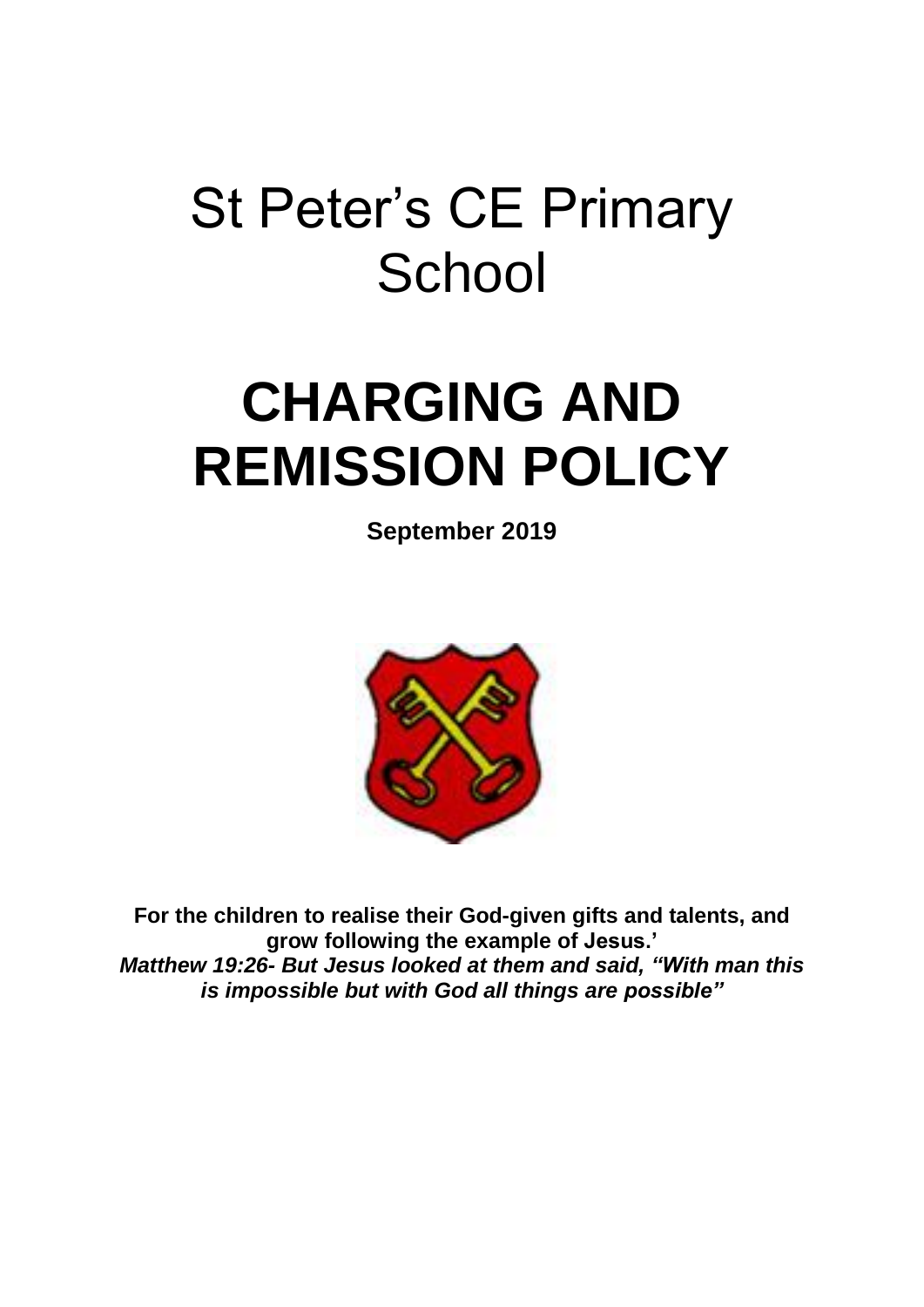The Governing Body of St Peter's CE Primary School has compiled this policy on charging for activities that take place during or outside of the school day. No charge can be made where education that is part of the national curriculum is provided wholly or mainly during or outside school hours.

**Voluntary contributions:** Headteachers or governing bodies may ask parents/carers for a voluntary contribution towards the cost of:

 $\Box$  Any activity which takes place during school hours

- □ School equipment
- $\Box$  School funds generally

The contribution must be voluntary, though, and the pupils of the parents/carers who are unable or unwilling to contribute may not be discriminated against. Where there are not enough voluntary contributions to make the activity possible, and there is no way to make up the shortfall, then it must be cancelled. There is no legal reason why a school should not invite parents/carers to make voluntary contributions towards the cost of providing activities within and outside school hours. All charges from the school will be communicated and collected through Parent Pay.

**Instrumental music tuition:** A charge may be made for either an individual pupil or groups to play a musical instrument or to sing. If the tuition forms part of the syllabus for a prescribed examination that the school is preparing the child to sit, or is part of the National Curriculum a charge is not permissible.

**Charges for finished products:** Schools can make a charge to cover the costs of materials/ingredients for subjects such as design or food technology where the parents/carers have indicated in advance that they would like their child to bring home the finished product.

#### **Damages**

Parents may be asked to pay for / make a contribution to cover the costs of breakages and replacements and defaced or damaged books that are caused as a result of pupil's bad behaviour. We will also charge for lost text books and reading books, this will be at the Head teacher's discretion.

#### **Meals**

Lunch is £2.20 a day or £11.00 a week the price covers a cooked meal, drink and a dessert. All food served conforms to the governments healthy eating guidelines with an emphasis on nutritionally balanced meals with fresh fruit and vegetables. Children may bring a packed lunch – if they forget their packed lunch the school will provide a school meal at the cost of the daily meal. Some parents may have an entitlement to the free school meals allowance. KS1 and Reception pupils will be entitled to a free school lunch.

#### **Breakfast Club**

The charges for breakfast club are £5.00 per session. If two or more children attend on the same day then the second child will be charged at £3.00. The school also accepts child care vouchers to help cover these charges.

**School Uniform /Clothing:** Although no charge can be made for 'equipment' for use in school in connection with education provided during school hours, clothing is specifically excluded from the definition of equipment. Parents can therefore be asked to provide their children with such things as PE kit, protective aprons and sports kit. School